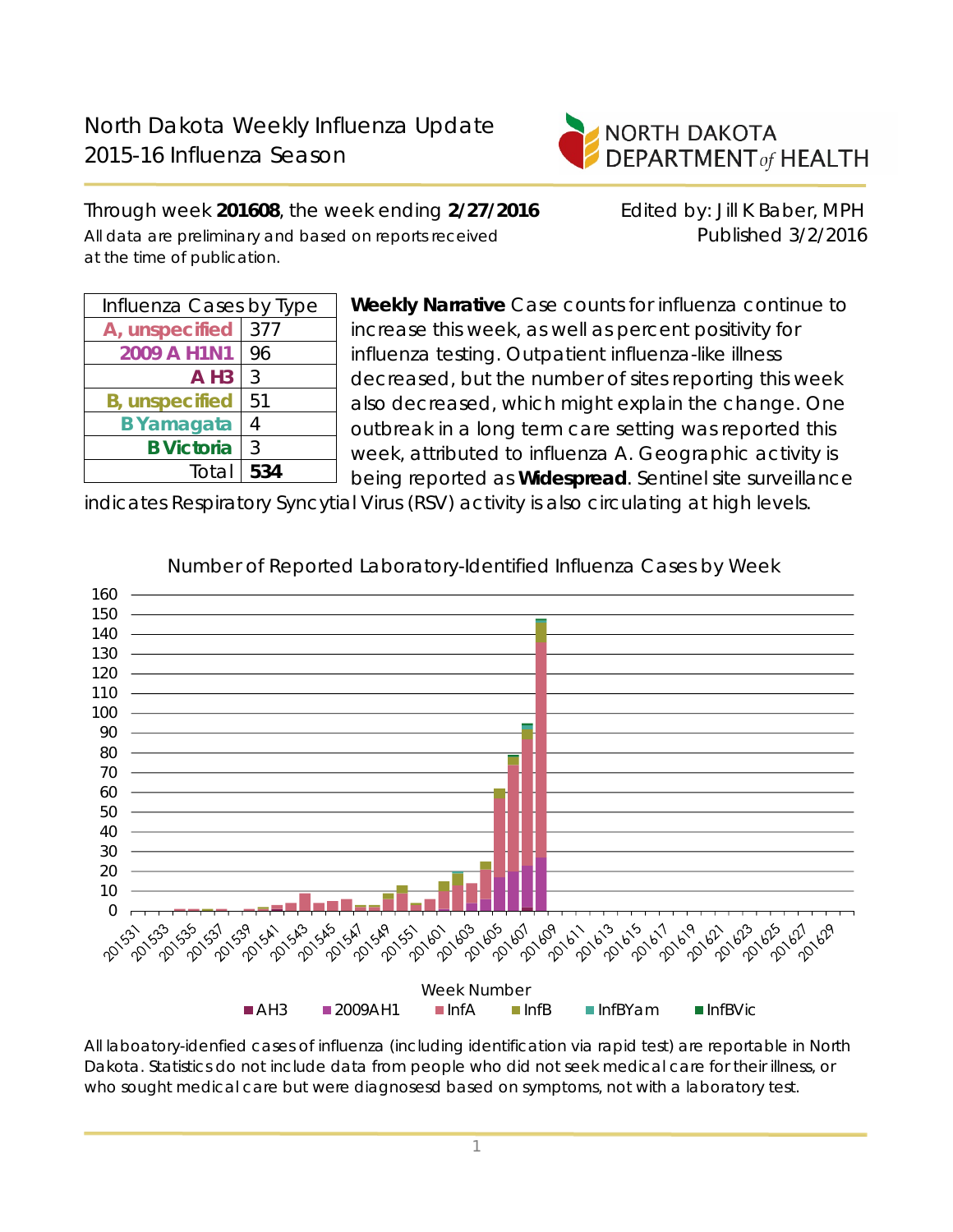# **Demographic Data**





\*Data obtained from ad-hoc reports and state Vital Statistics. Hospitalizations and deaths are not required to be reported in North Dakota, although pediatric flu deaths are nationally reportable. Due to the increase in electronic lab reporting, which does not include hospitalization status, hospitalization numbers are likely lower than and--not comparable to--previous seasons.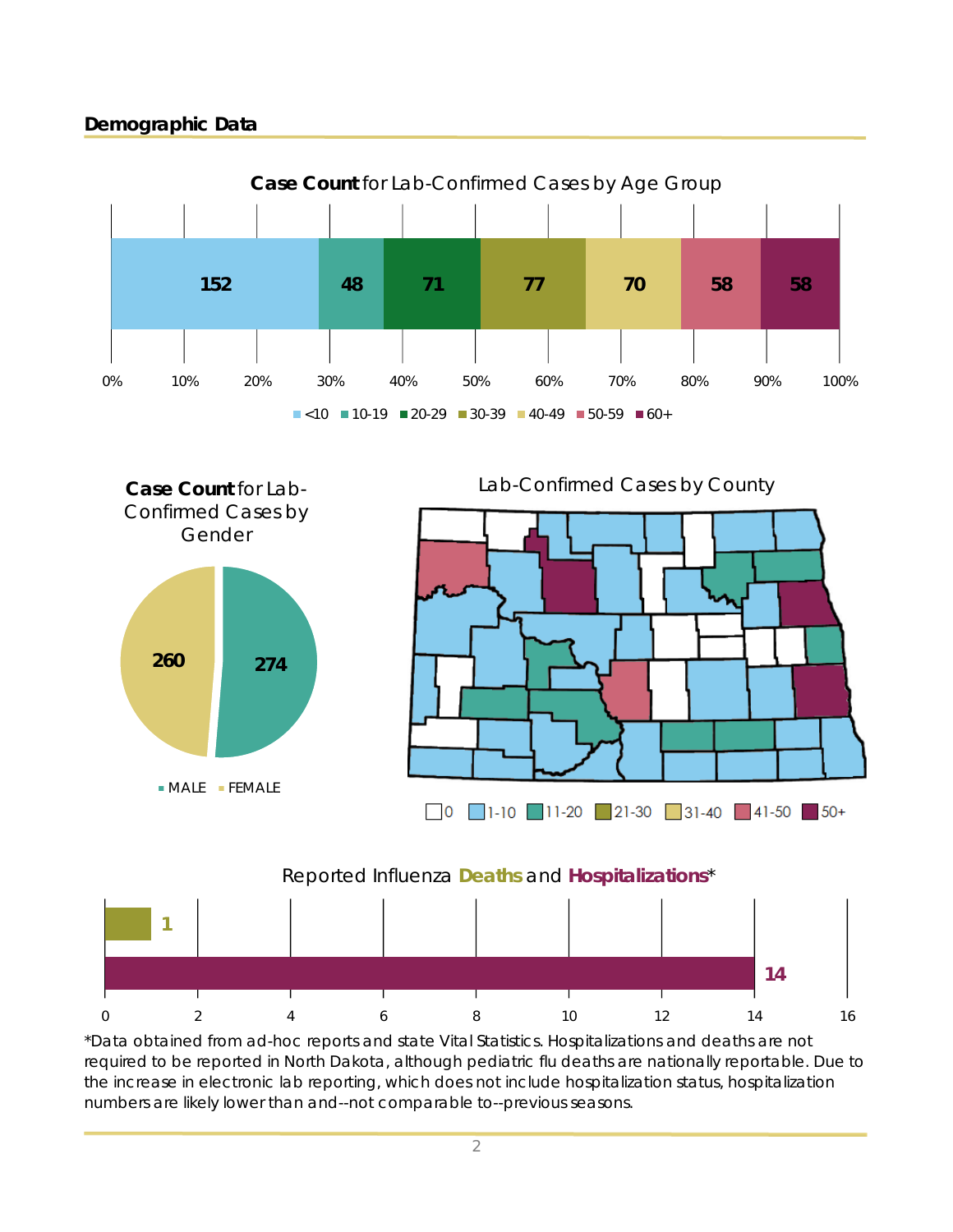#### **Outbreaks and Multi-season Comparison**

**Outbreaks** The have been **6** reported outbreaks of influenza-like illness in long term and basic care setting so far this season. Two outbreaks were attributed to influenza A, one attributed to rhinovirus, and for three no agent was identified via lab test.

We also received reports for outbreaks in other community settings. For this season, **1** outbreak of influenza A 2009 H1N1 has been confirmed in a daycare.

Outbreaks in schools, assisted living facilities, workplaces, and in the general community are common during the influenza season.

| Season      | Total | Peak Week     | Predominant |  |
|-------------|-------|---------------|-------------|--|
|             | Cases | (week ending) | Strain      |  |
| $2011 - 12$ | 1487  | 3/24/2012     | A H3N2      |  |
| 2012-13     | 4831  | 12/29/2012    | A H3N2      |  |
| 2013-14     | 2923  | 1/4/2014      | 2009 A H1N1 |  |
| 2014-15     | 6443  | 12/27/2014    | A H3N2      |  |
| 2015-16     | 534   | TRD           | TRD         |  |

**Multi-Season Comparison** So far, the 2015-16 influenza season is shaping up to be a later season than the previous three seasons. It is still too early to tell if the season will be mild overall, and also too early to tell what the

predominant circulating stain will be. However, reported cases of influenza A 2009 H1N1 have continued to increase over the past few weeks in North Dakota, and the current age distribution for our cases (see page 2) is indicative of A 2009 H1N1 circulation, with fewer cases in the elderly than is typical, and larger percentage of cases in children.

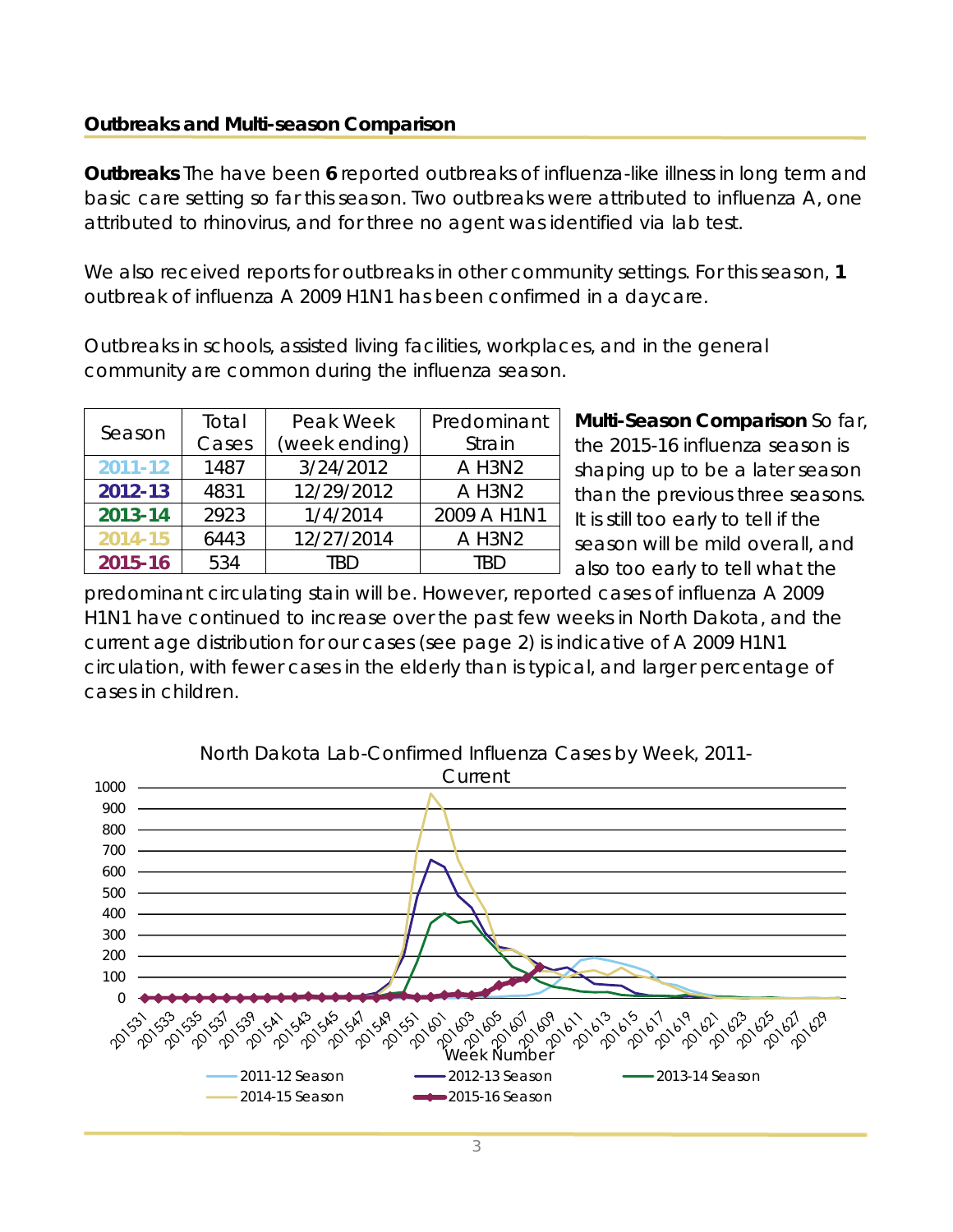## **Sentinel Surveillance: Outpatient Influenza-like Illness**

**Outpatient Surveillance** The North Dakota Department of Health (NDDoH) participates with other states and jurisdictions in the U.S. Outpatient Influenza-like Illness Surveillance Network (ILINET). Participating outpatient clinics send data on the number of patients in each of five age groups experiencing ILI, and the number of patients seen for any reason each week. ILI is defined as:

### Fever of 100°F or greater with A cough AND/OR sore throat

Data for all providers is pooled, and a state-wide statistic for percent of visits for ILI is produced. In North Dakota, a percent ILI of **1.4%** or greater is considered season-level activity.

**Current Activity** This week ILI is **0.80%**, below the seasonal baseline. However, fewer sentinel sites reported this week, which may have affected the data quality this week, and explain the decrease when other indicators increased this week.

| Week          | 2015-16            | $\#$ ILI 0-4 | # II 5-24 | # II 1 25-49 | # II 50-64 | # II 65+  |
|---------------|--------------------|--------------|-----------|--------------|------------|-----------|
| <b>Number</b> | <b>Percent ILI</b> | age group    | age group | age group    | age group  | age group |
| 201606        | 1.28%              |              |           |              |            |           |
| 201607        | 1.57%              |              |           |              |            |           |
| 201608        | 0.80%              |              |           |              |            |           |



Percent of Outpatient Visits Due to Influenza-like Illness by Week,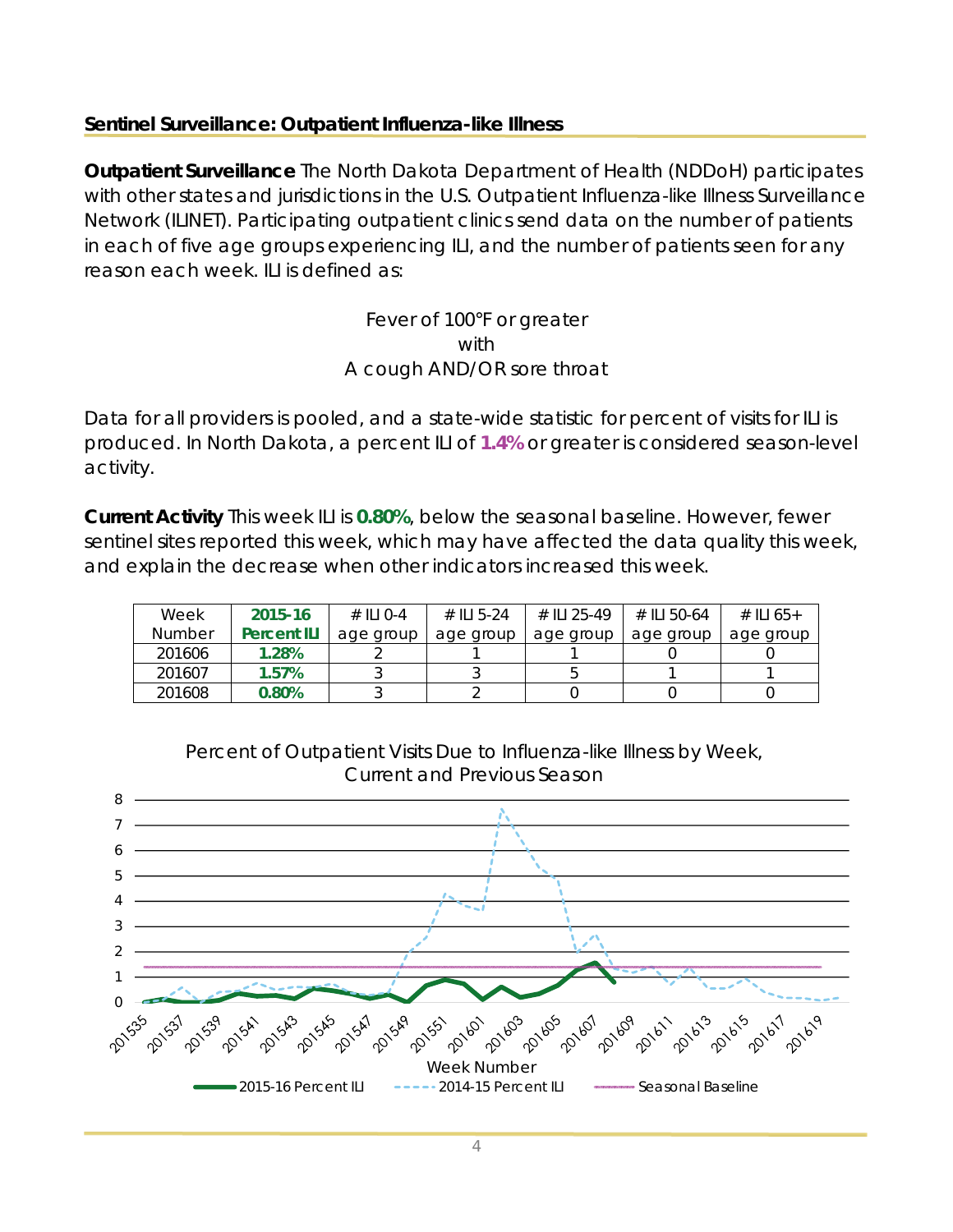# **Sentinel Surveillance: Laboratory Data**

**Laboratory Surveillance: Influenza** The NDDoH receives influenza testing data from participating sentinel laboratories across North Dakota. The total number of influenza tests (all testing methodologies) and the total number of those tests that are positive are reported each week. Data for all labs is pooled, and a state-wide percent positivity statistic is produced. Percent positivity for influenza tests of **10%** or greater is considered a general indicator for season-level influenza activity. **This week percent positivity for influenza is 16.56%**.



**Laboratory Surveillance: Respiratory Syncytial Virus (RSV)** The NDDoH receives similar testing data for RSV. RSV is a common respiratory virus best known for affecting children, however a person in any age group can become ill and people can get RSV multiple times. RSV also occurs seasonally, over a time period similar to influenza. **This week percent positivity for RSV is 43.09%**.

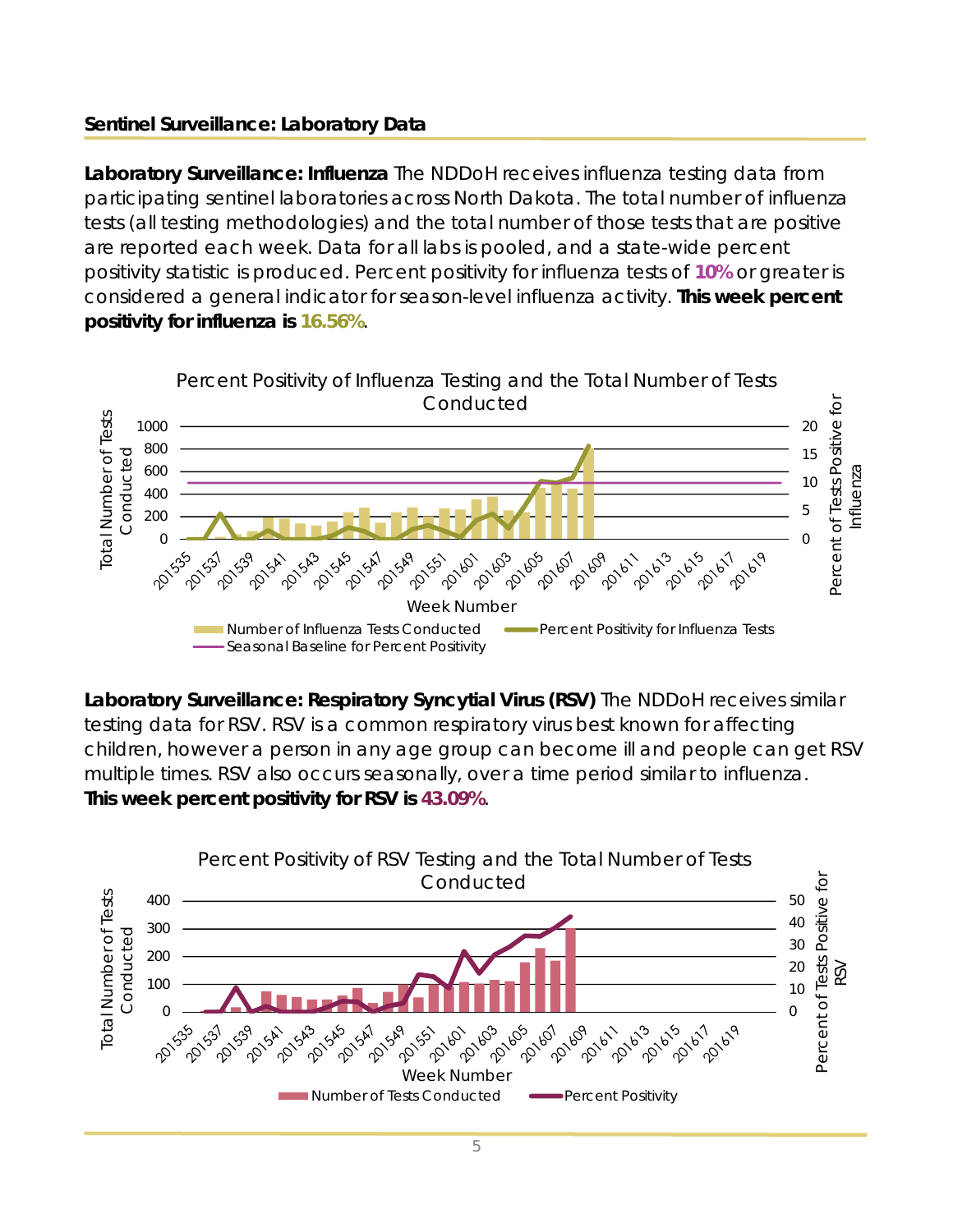## **Other Surveillance Methods**

**Other Surveillance Methods: Syndromic Surveillance** The NDDoH receives data from emergency departments, hospitals, and clinics across the state participating in the NDDoH's Syndromic Surveillance program. Syndromic surveillance is the receipt of near-real time reason-for-visit data for all visits at participating locations. Visits are automatically sorted into "syndromes" (gastrointestinal, neurologic, rash, ILI, etc.). Because it is based off of data such as chief complaints or diagnosis codes, the ILI syndrome has a lower specificity than the traditional outpatient ILI definition. Nonetheless, syndromic data is well correlated with our other influenza indicators.

**Current Activity** This week ILI in our syndromic surveillance system is **0.39%**, the same as last week.



Percent of Outpatient, Emergency Department, and Hopsital Visits Due to Influenza-like Illness by Week, Current and Previous Season

**Other Surveillance Methods**